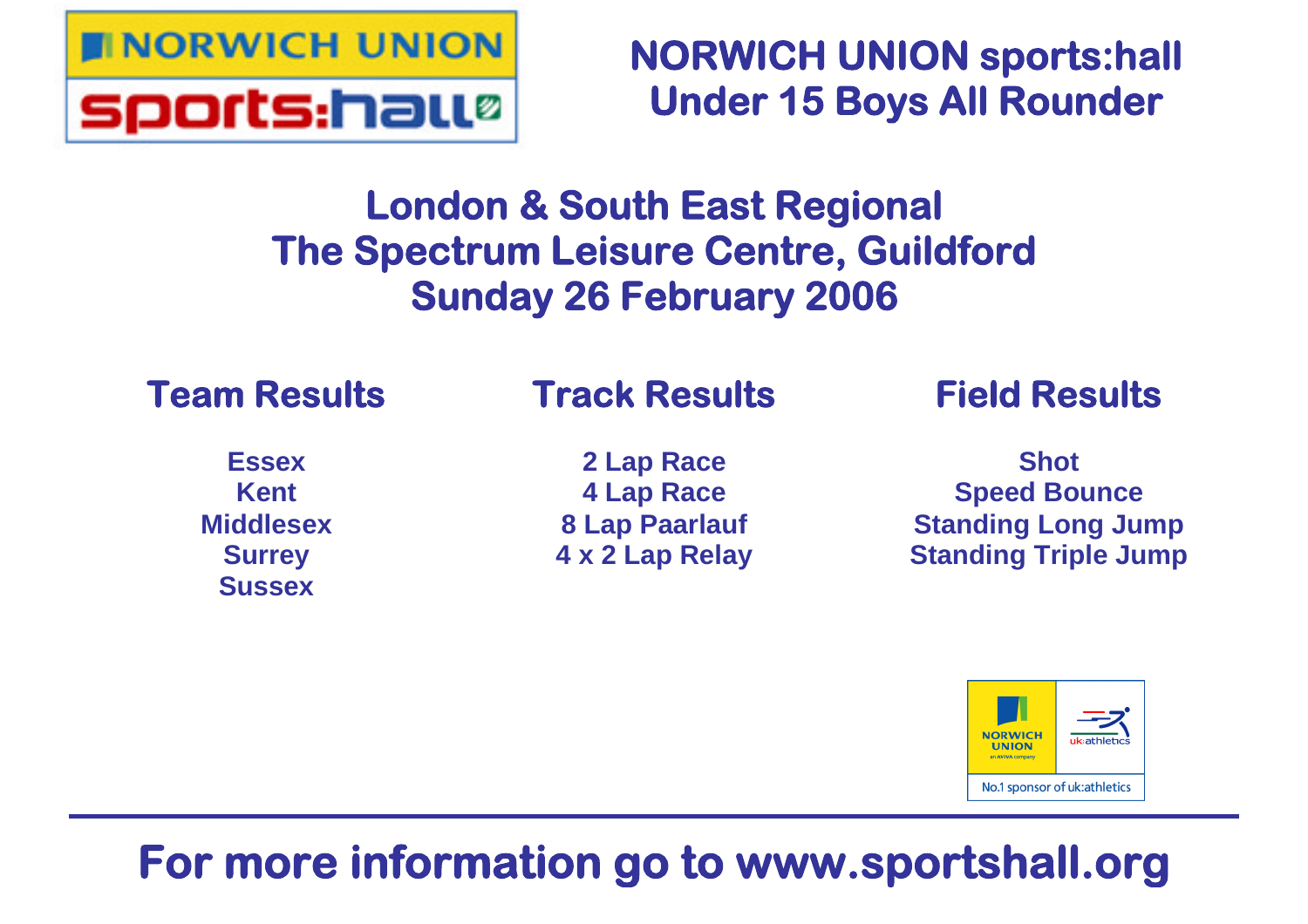### **Competition Results**

| Ranking | Team      | <b>Score</b> | <b>Individual</b> | P8 | 4x2 |
|---------|-----------|--------------|-------------------|----|-----|
|         | Essex     | 683          | 553               | 60 | 70  |
| 2       | Surrey    | 660          | 530               | 70 | 60  |
| 3       | Middlesex | 554          | 454               | 50 | 50  |
| 4       | Kent      | 497          | 417               | 40 | 40  |
| 5       | Sussex    | 401          | 341               | 30 | 30  |

**Competition:**<br>**Date**<br>NUS-London & South East Regional Under 15 Boys The Spectrum Leisure Complex, Guildfoll Feb 2006 The Spectrum Leisure Complex, Guildford6 Feb 2006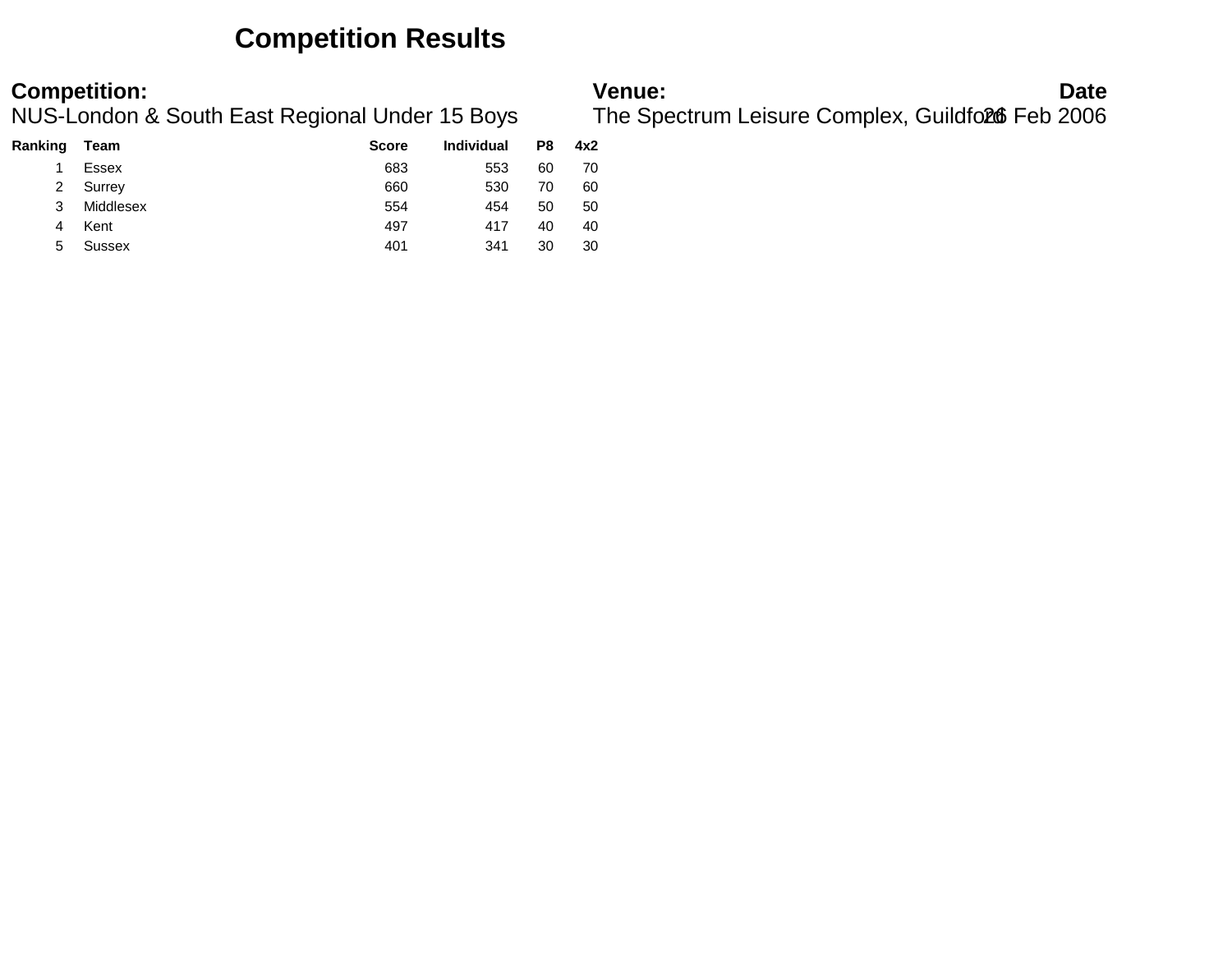### **Athlete Results**

# **Competition:**<br>**Date**<br>NUS-London & South East Regional Under 15 Boys The Spectrum Leisure Complex, Guildfoll Feb 2006

| Ranking                 | <b>BibNo Athlete</b>      | Team          | <b>Score</b> | 2LR | 4LR | S  | SB | <b>SLJ</b> | <b>STJ</b> |  |
|-------------------------|---------------------------|---------------|--------------|-----|-----|----|----|------------|------------|--|
|                         | 64 Kevin Brown            | <b>Essex</b>  | 144          |     | 50  |    | 50 | 44         |            |  |
| $\overline{\mathbf{c}}$ | 87 Ramon Wright           | Surrey        | 143          | 48  |     | 48 |    | 47         |            |  |
| 3                       | 61 James Mclean           | Essex         | 142          | 50  |     | 44 |    |            | 48         |  |
| 4                       | 62 Emmanuel Okpokiri      | <b>Essex</b>  | 141          | 45  |     | 46 |    |            | 50         |  |
| 5                       | 85 Tom Kennedy            | Surrey        | 132          |     | 48  | 42 |    | 42         |            |  |
| 6                       | 82 Tunde Amosu            | Surrey        | 130          |     | 45  |    | 41 |            | 44         |  |
| $\overline{7}$          | 66 David Manford          | Essex         | 126          |     | 36  | 40 |    | 50         |            |  |
| 8                       | 84 Burton Dredge          | Surrey        | 125          |     | 42  |    | 45 | 38         |            |  |
| 9                       | 78 Asher Harris           | Middlesex     | 124          | 39  |     | 50 |    | 35         |            |  |
| 10                      | 69 Jack Gilman            | Kent          | 119          | 35  |     |    | 37 | 47         |            |  |
| 11                      | 86 Neal Renfer            | Surrey        | 115          | 39  |     |    | 48 |            | 28         |  |
| $12 =$                  | 76 Aaron Small            | Middlesex     | 114          |     | 38  | 36 |    |            | 40         |  |
| $12 =$                  | 79 Olunaseyi Oyewobi      | Middlesex     | 114          | 42  |     |    | 34 |            | 38         |  |
| 14                      | 63 Anthony Davis          | Essex         | 113          | 30  |     |    | 41 |            | 42         |  |
| 15                      | 83 Clement Boteng         | Surrey        | 107          | 45  |     | 26 |    |            | 36         |  |
| 16                      | 89 Ryan Norcross          | Sussex        | 103          | 32  |     |    | 45 |            | 26         |  |
| $17=$                   | 68 Favorite Frizell       | Kent          | 102          |     | 45  |    | 27 | 30         |            |  |
| $17=$                   | 73 Jack Fox               | Kent          | 102          | 28  |     | 28 |    |            | 46         |  |
| $17=$                   | 77 Curtly Mejies          | Middlesex     | 102          | 35  |     |    | 27 | 40         |            |  |
| 20                      | 65 John Luna              | Essex         | 97           |     | 40  |    | 22 | 35         |            |  |
| 21                      | 80 Ryan Martin            | Middlesex     | 95           |     | 34  | 34 |    | 27         |            |  |
| 22                      | 71 Jamey Elliott          | Kent          | 94           | 22  |     | 38 |    |            | 34         |  |
| 23                      | 75 Duayne Boachie         | Middlesex     | 92           |     | 30  |    | 31 |            | 31         |  |
| 24                      | 72 Callum Barling-Jeffery | Kent          | 89           |     | 32  | 30 |    | 27         |            |  |
| 25                      | 70 James Cotterill        | Kent          | 86           |     | 26  |    | 37 |            | 23         |  |
| 26                      | 94 James McCarthy         | Sussex        | 81           |     | 28  |    | 31 | 22         |            |  |
| 27                      | 93 Chris Hewitt           | <b>Sussex</b> | 79           | 24  |     | 24 |    |            | 31         |  |
| $28=$                   | 90 Elliott Green          | Sussex        | 78           |     | 24  | 22 |    | 32         |            |  |
| $28=$                   | 92 Daniel Charlton        | <b>Sussex</b> | 78           |     | 22  | 32 |    | 24         |            |  |
| 30                      | 91 Ben Collingwood        | <b>Sussex</b> | 73           | 26  |     |    | 24 |            | 23         |  |
| $31 =$                  | 74 Kale Crane             | Kent          | 0            |     |     |    |    |            |            |  |
| $31 =$                  | 81 Michael Onwjudi        | Middlesex     | 0            |     |     |    |    |            |            |  |
| $31 =$                  | 88 Jake Budd              | Surrey        | 0            |     |     |    |    |            |            |  |
| $31 =$                  | 95 Gwilyn Cooper          | Sussex        | 0            |     |     |    |    |            |            |  |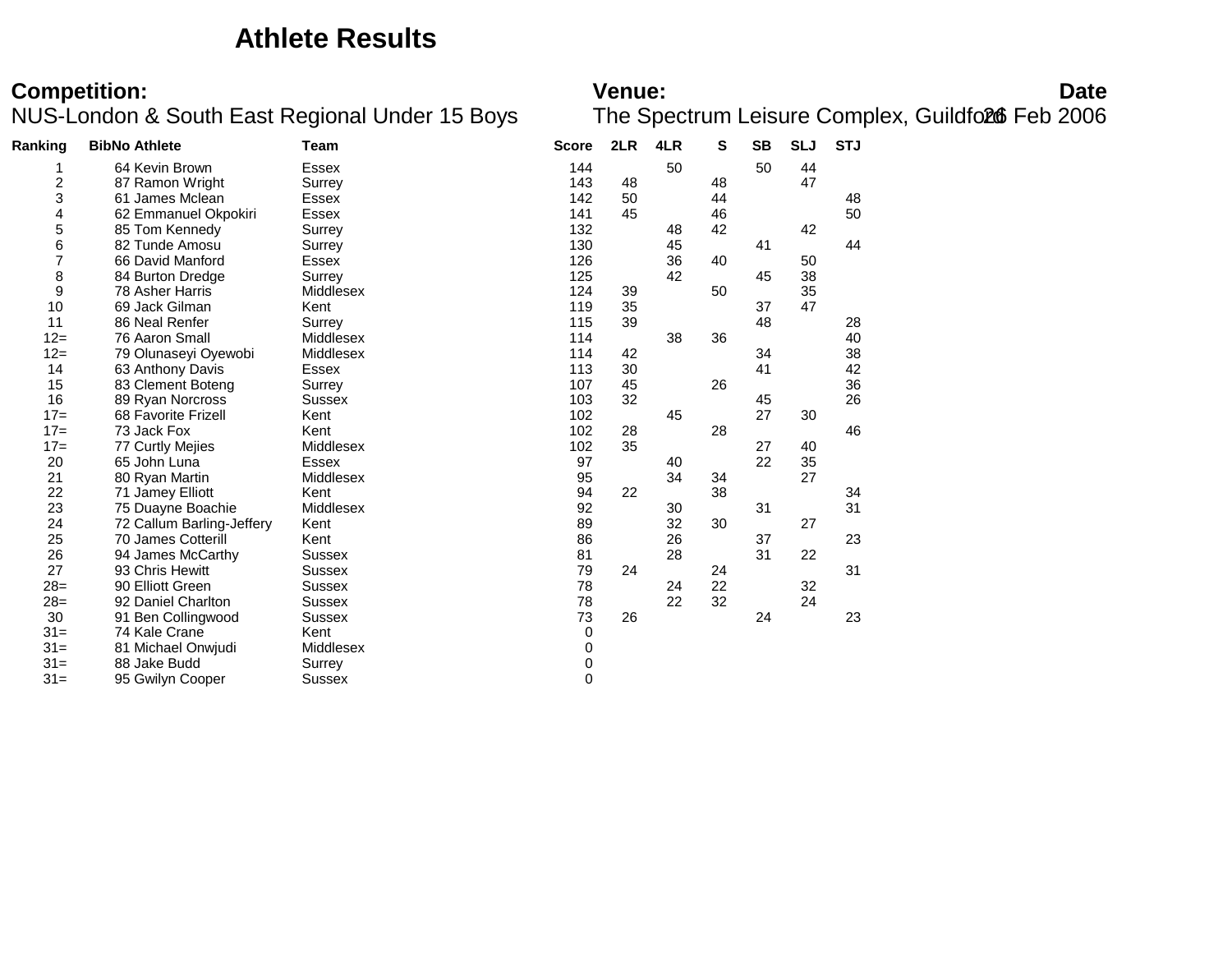## **Team Results Essex (orange)**

| <b>Competition:</b><br>NUS-London & South East Regional Under 15 Boys |                     |                          |              |            |                |     | <b>Venue:</b>     |                   |       |             | The Spectrum Leisure Complex, Guildfo26 Feb 2006 | <b>Date</b>   |
|-----------------------------------------------------------------------|---------------------|--------------------------|--------------|------------|----------------|-----|-------------------|-------------------|-------|-------------|--------------------------------------------------|---------------|
| Ranking                                                               | <b>Team</b>         |                          | <b>Score</b> | Individual | P <sub>8</sub> | 4x2 |                   |                   |       |             |                                                  |               |
|                                                                       | Essex               |                          | 683          | 553        | 60             | 70  |                   |                   |       |             |                                                  |               |
| 2                                                                     | Surrey              |                          | 660          | 530        | 70             | 60  |                   |                   |       |             |                                                  |               |
| 3                                                                     | Middlesex           |                          | 554          | 454        | 50             | 50  |                   |                   |       |             |                                                  |               |
| 4                                                                     | Kent                |                          | 497          | 417        | 40             | 40  |                   |                   |       |             |                                                  |               |
| 5                                                                     | <b>Sussex</b>       |                          | 401          | 341        | 30             | 30  |                   |                   |       |             |                                                  |               |
|                                                                       | <b>Comp No Name</b> |                          | <b>Event</b> |            | Perf1          |     | Perf <sub>2</sub> | Perf <sub>3</sub> | Perf4 | <b>Best</b> | Ranking                                          | <b>Points</b> |
|                                                                       | 61                  | James Mclean             | 2LR          |            | 23.3           |     |                   |                   |       | 23.3        |                                                  | 50            |
|                                                                       | 61                  | James Mclean             | S            |            | 9.75           |     | 9.60              | 9.84              |       | 9.84        | 4                                                | 44            |
|                                                                       | 61                  | James Mclean             | <b>STJ</b>   |            | 8.15           |     | 8.10              | 8.27              |       | 8.27        | $\overline{2}$                                   | 48            |
|                                                                       | 62                  | <b>Emmanuel Okpokiri</b> | 2LR          |            | 23.6           |     |                   |                   |       | 23.6        | $3=$                                             | 45            |
|                                                                       | 62                  | <b>Emmanuel Okpokiri</b> | S            |            | 0.00           |     | 11.08             | 0.00              |       | 11.08       | 3                                                | 46            |
|                                                                       | 62                  | <b>Emmanuel Okpokiri</b> | <b>STJ</b>   |            | 8.72           |     | 0.00              | 0.00              |       | 8.72        |                                                  | 50            |
|                                                                       | 63                  | <b>Anthony Davis</b>     | 2LR          |            | 25.3           |     |                   |                   |       | 25.3        | 11                                               | 30            |
|                                                                       | 63                  | <b>Anthony Davis</b>     | <b>SB</b>    |            | 80             |     |                   |                   |       | 80          | $5=$                                             | 41            |
|                                                                       | 63                  | <b>Anthony Davis</b>     | <b>STJ</b>   |            | 7.42           |     | 7.50              | 0.00              |       | 7.50        | 5                                                | 42            |
|                                                                       | 64                  | <b>Kevin Brown</b>       | 4LR          |            | 51.4           |     |                   |                   |       | 51.4        |                                                  | 50            |
|                                                                       | 64                  | <b>Kevin Brown</b>       | <b>SB</b>    |            | 85             |     |                   |                   |       | 85          |                                                  | 50            |
|                                                                       | 64                  | <b>Kevin Brown</b>       | <b>SLJ</b>   |            | 2.50           |     | 2.44              | 2.48              |       | 2.50        | 4                                                | 44            |
|                                                                       | 65                  | John Luna                | 4LR          |            | 54.0           |     |                   |                   |       | 54.0        | 6                                                | 40            |
|                                                                       | 65                  | John Luna                | <b>SB</b>    |            | 63             |     |                   |                   |       | 63          | 15                                               | 22            |
|                                                                       | 65                  | John Luna                | <b>SLJ</b>   |            | 0.00           |     | 2.00              | 2.22              |       | 2.22        | $8=$                                             | 35            |
|                                                                       | 66                  | David Manford            | 4LR          |            | 55.0           |     |                   |                   |       | 55.0        | 8                                                | 36            |
|                                                                       | 66                  | David Manford            | S            |            | 0.00           |     | 9.44              | 8.61              |       | 9.44        | 6                                                | 40            |
|                                                                       | 66                  | David Manford            | <b>SLJ</b>   |            | 2.62           |     | 2.58              | 2.61              |       | 2.62        |                                                  | 50            |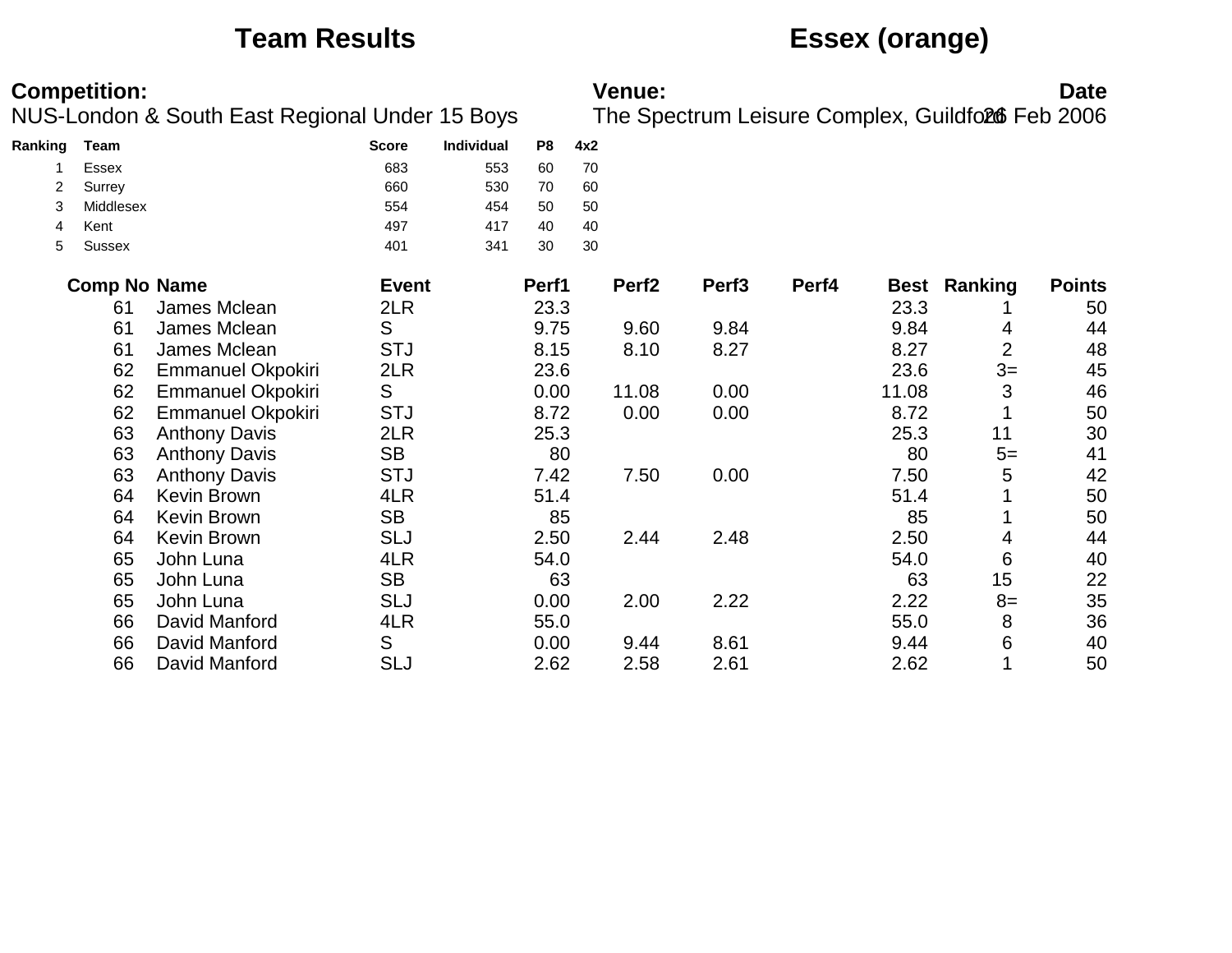## **Team Results Kent (navy)**

| <b>Competition:</b><br>NUS-London & South East Regional Under 15 Boys |                       |                               |              |            |          |          | Venue:            |                   |       |      | The Spectrum Leisure Complex, Guildfo26 Feb 2006 | <b>Date</b>   |
|-----------------------------------------------------------------------|-----------------------|-------------------------------|--------------|------------|----------|----------|-------------------|-------------------|-------|------|--------------------------------------------------|---------------|
|                                                                       |                       |                               |              |            |          |          |                   |                   |       |      |                                                  |               |
| Ranking                                                               | <b>Team</b>           |                               | <b>Score</b> | Individual | P8       | 4x2      |                   |                   |       |      |                                                  |               |
|                                                                       | Essex                 |                               | 683          | 553        | 60       | 70       |                   |                   |       |      |                                                  |               |
| 2                                                                     | Surrey                |                               | 660          | 530        | 70       | 60       |                   |                   |       |      |                                                  |               |
| 3                                                                     | Middlesex             |                               | 554          | 454        | 50       | 50       |                   |                   |       |      |                                                  |               |
| 4<br>5                                                                | Kent<br><b>Sussex</b> |                               | 497<br>401   | 417<br>341 | 40<br>30 | 40<br>30 |                   |                   |       |      |                                                  |               |
|                                                                       | <b>Comp No Name</b>   |                               | <b>Event</b> |            | Perf1    |          | Perf <sub>2</sub> | Perf <sub>3</sub> | Perf4 | Best | Ranking                                          | <b>Points</b> |
|                                                                       | 68                    | <b>Favorite Frizell</b>       | 4LR          |            | 52.8     |          |                   |                   |       | 52.8 | $3=$                                             | 45            |
|                                                                       | 68                    | <b>Favorite Frizell</b>       | <b>SB</b>    |            | 74       |          |                   |                   |       | 74   | $12 =$                                           | 27            |
|                                                                       | 68                    | <b>Favorite Frizell</b>       | <b>SLJ</b>   |            | 2.16     |          | 1.98              | 2.10              |       | 2.16 | 11                                               | 30            |
|                                                                       | 69                    | Jack Gilman                   | 2LR          |            | 24.9     |          |                   |                   |       | 24.9 | $8=$                                             | 35            |
|                                                                       | 69                    | Jack Gilman                   | <b>SB</b>    |            | 79       |          |                   |                   |       | 79   | $7=$                                             | 37            |
|                                                                       | 69                    | Jack Gilman                   | <b>SLJ</b>   |            | 2.54     |          | 2.57              | 2.55              |       | 2.57 | $2=$                                             | 47            |
|                                                                       | 70                    | <b>James Cotterill</b>        | 4LR          |            | 57.5     |          |                   |                   |       | 57.5 | 13                                               | 26            |
|                                                                       | 70                    | <b>James Cotterill</b>        | <b>SB</b>    |            | 79       |          |                   |                   |       | 79   | $7=$                                             | 37            |
|                                                                       | 70                    | James Cotterill               | <b>STJ</b>   |            | 6.13     |          | 6.10              | 6.20              |       | 6.20 | $14=$                                            | 23            |
|                                                                       | 71                    | <b>Jamey Elliott</b>          | 2LR          |            | 28.5     |          |                   |                   |       | 28.5 | 15                                               | 22            |
|                                                                       | 71                    | <b>Jamey Elliott</b>          | S            |            | 9.33     |          | 9.17              | 8.78              |       | 9.33 | $\overline{7}$                                   | 38            |
|                                                                       | 71                    | <b>Jamey Elliott</b>          | <b>STJ</b>   |            | 0.00     |          | 7.00              | 6.90              |       | 7.00 | 9                                                | 34            |
|                                                                       | 72                    | <b>Callum Barling-Jeffery</b> | 4LR          |            | 55.2     |          |                   |                   |       | 55.2 | 10                                               | 32            |
|                                                                       | 72                    | <b>Callum Barling-Jeffery</b> | S            |            | 7.05     |          | 7.91              | 8.10              |       | 8.10 | 11                                               | 30            |
|                                                                       | 72                    | <b>Callum Barling-Jeffery</b> | <b>SLJ</b>   |            | 1.94     |          | 2.05              | 2.10              |       | 2.10 | $12 =$                                           | 27            |
|                                                                       | 73                    | Jack Fox                      | 2LR          |            | 25.5     |          |                   |                   |       | 25.5 | 12                                               | 28            |
|                                                                       | 73                    | Jack Fox                      | S            |            | 8.05     |          | 7.44              | 7.35              |       | 8.05 | 12                                               | 28            |
|                                                                       | 73                    | Jack Fox                      | <b>STJ</b>   |            | 7.54     |          | 7.80              | 7.56              |       | 7.80 | 3                                                | 46            |
|                                                                       | 74                    | <b>Kale Crane</b>             | <b>STJ</b>   |            | 6.43     |          | 6.34              | 6.56              |       | 6.56 |                                                  |               |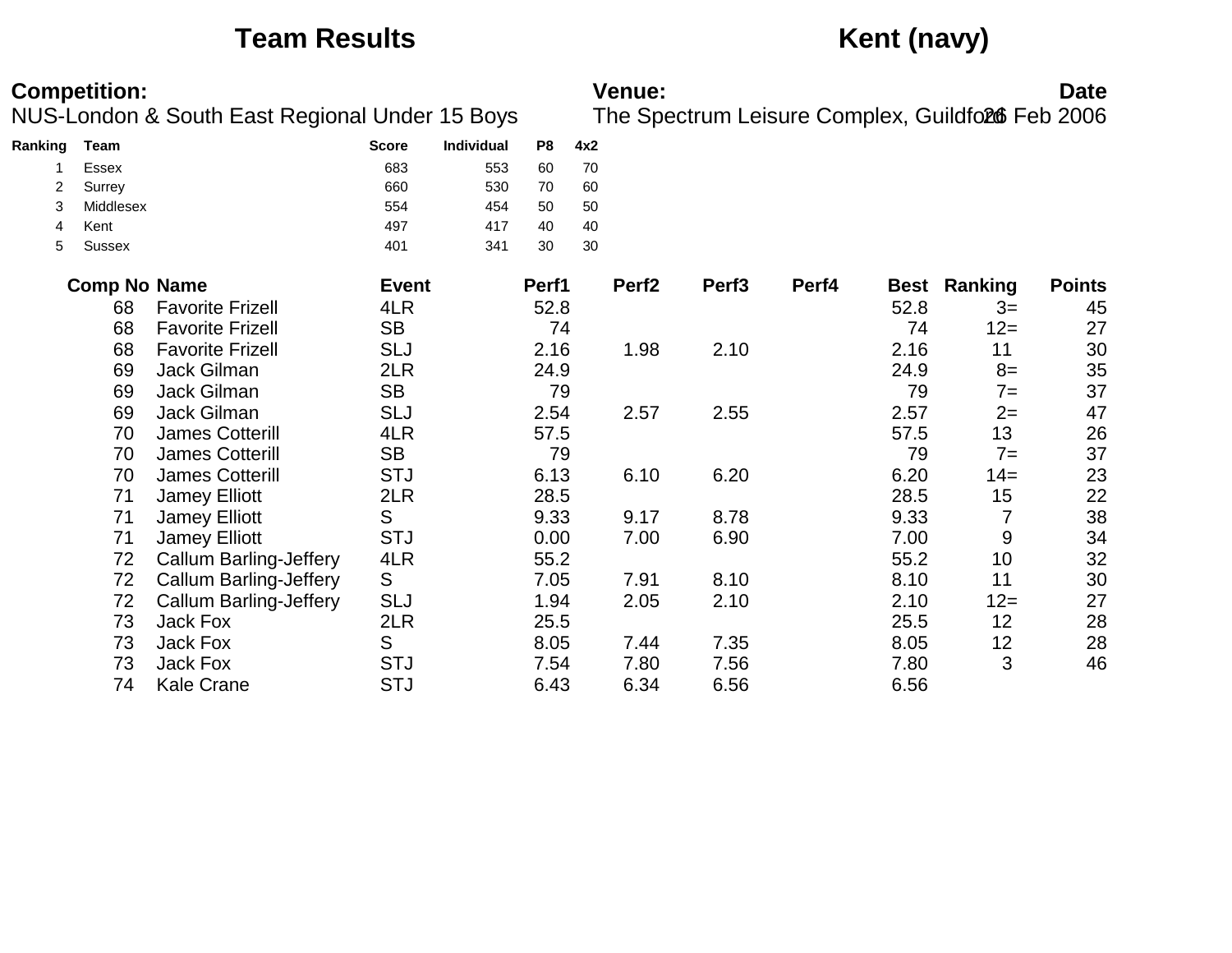## **Team Results Middlesex (red)**

| <b>Competition:</b><br>NUS-London & South East Regional Under 15 Boys |                     |                      |              |            |                |     | Venue:            |                   |       |       |                                                  | <b>Date</b>   |
|-----------------------------------------------------------------------|---------------------|----------------------|--------------|------------|----------------|-----|-------------------|-------------------|-------|-------|--------------------------------------------------|---------------|
|                                                                       |                     |                      |              |            |                |     |                   |                   |       |       | The Spectrum Leisure Complex, Guildfo26 Feb 2006 |               |
| Ranking                                                               | <b>Team</b>         |                      | <b>Score</b> | Individual | P <sub>8</sub> | 4x2 |                   |                   |       |       |                                                  |               |
|                                                                       | <b>Essex</b>        |                      | 683          | 553        | 60             | 70  |                   |                   |       |       |                                                  |               |
| 2                                                                     | Surrey              |                      | 660          | 530        | 70             | 60  |                   |                   |       |       |                                                  |               |
| 3                                                                     | Middlesex           |                      | 554          | 454        | 50             | 50  |                   |                   |       |       |                                                  |               |
| 4                                                                     | Kent                |                      | 497          | 417        | 40             | 40  |                   |                   |       |       |                                                  |               |
| 5                                                                     | <b>Sussex</b>       |                      | 401          | 341        | 30             | 30  |                   |                   |       |       |                                                  |               |
|                                                                       | <b>Comp No Name</b> |                      | <b>Event</b> |            | Perf1          |     | Perf <sub>2</sub> | Perf <sub>3</sub> | Perf4 |       | <b>Best Ranking</b>                              | <b>Points</b> |
|                                                                       | 75                  | Duayne Boachie       | 4LR          |            | 55.3           |     |                   |                   |       | 55.3  | 11                                               | 30            |
|                                                                       | 75                  | Duayne Boachie       | <b>SB</b>    |            | 75             |     |                   |                   |       | 75    | $10=$                                            | 31            |
|                                                                       | 75                  | Duayne Boachie       | <b>STJ</b>   |            | 0.00           |     | 6.78              | 0.00              |       | 6.78  | $10=$                                            | 31            |
|                                                                       | 76                  | <b>Aaron Small</b>   | 4LR          |            | 54.7           |     |                   |                   |       | 54.7  |                                                  | 38            |
|                                                                       | 76                  | <b>Aaron Small</b>   | S            |            | 9.26           |     | 8.89              | 0.00              |       | 9.26  | 8                                                | 36            |
|                                                                       | 76                  | <b>Aaron Small</b>   | <b>STJ</b>   |            | 7.12           |     | 7.25              | 7.10              |       | 7.25  | $6\phantom{1}6$                                  | 40            |
|                                                                       | 77                  | <b>Curtly Mejies</b> | 2LR          |            | 24.9           |     |                   |                   |       | 24.9  | $8=$                                             | 35            |
|                                                                       | 77                  | <b>Curtly Mejies</b> | <b>SB</b>    |            | 74             |     |                   |                   |       | 74    | $12 =$                                           | 27            |
|                                                                       | 77                  | <b>Curtly Mejies</b> | <b>SLJ</b>   |            | 2.36           |     | 2.34              | 2.35              |       | 2.36  | 6                                                | 40            |
|                                                                       | 78                  | <b>Asher Harris</b>  | 2LR          |            | 24.7           |     |                   |                   |       | 24.7  | $6=$                                             | 39            |
|                                                                       | 78                  | <b>Asher Harris</b>  | S            |            | 11.57          |     | 11.62             | 11.74             |       | 11.74 |                                                  | 50            |
|                                                                       | 78                  | <b>Asher Harris</b>  | <b>SLJ</b>   |            | 2.22           |     | 2.19              | 2.15              |       | 2.22  | $8=$                                             | 35            |
|                                                                       | 79                  | Olunaseyi Oyewobi    | 2LR          |            | 24.2           |     |                   |                   |       | 24.2  | 5                                                | 42            |
|                                                                       | 79                  | Olunaseyi Oyewobi    | <b>SB</b>    |            | 77             |     |                   |                   |       | 77    | $\boldsymbol{9}$                                 | 34            |
|                                                                       | 79                  | Olunaseyi Oyewobi    | <b>STJ</b>   |            | 7.24           |     | 7.13              | 6.70              |       | 7.24  | $\overline{7}$                                   | 38            |
|                                                                       | 80                  | <b>Ryan Martin</b>   | 4LR          |            | 55.1           |     |                   |                   |       | 55.1  | $\overline{9}$                                   | 34            |
|                                                                       | 80                  | <b>Ryan Martin</b>   | S            |            | 8.78           |     | 8.20              | 8.15              |       | 8.78  | 9                                                | 34            |
|                                                                       | 80                  | <b>Ryan Martin</b>   | <b>SLJ</b>   |            | 2.01           |     | 2.03              | 2.10              |       | 2.10  | $12 =$                                           | 27            |
|                                                                       | 81                  | Michael Onwjudi      | <b>SB</b>    |            | 64             |     |                   |                   |       | 64    |                                                  |               |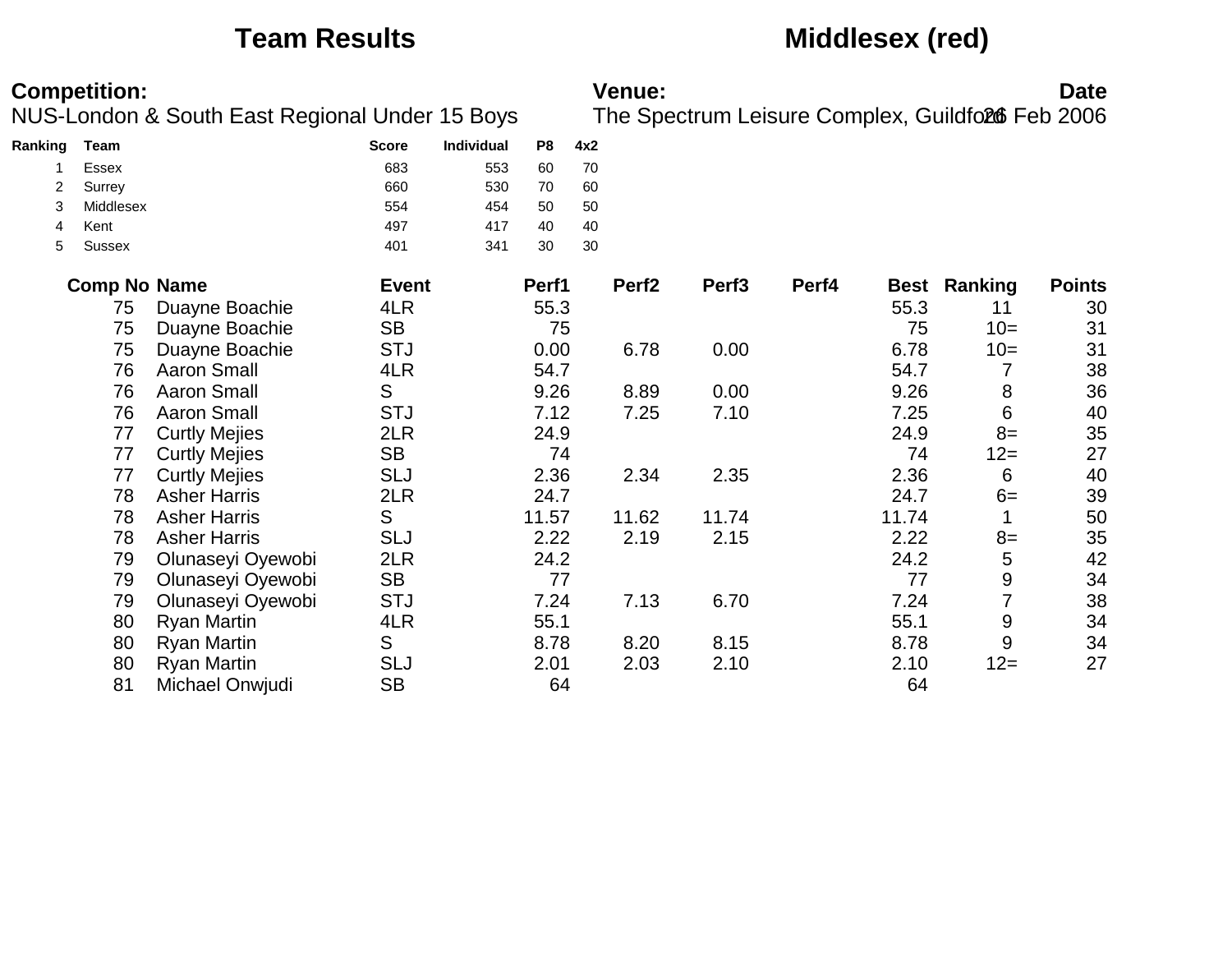## **Team Results Surrey (green)**

|         | <b>Competition:</b> | NUS-London & South East Regional Under 15 Boys |              |            |       |     | <b>Venue:</b>     |                   |       |             | The Spectrum Leisure Complex, Guildfo26 Feb 2006 | <b>Date</b>   |
|---------|---------------------|------------------------------------------------|--------------|------------|-------|-----|-------------------|-------------------|-------|-------------|--------------------------------------------------|---------------|
| Ranking | <b>Team</b>         |                                                | <b>Score</b> | Individual | P8    | 4x2 |                   |                   |       |             |                                                  |               |
|         | <b>Essex</b>        |                                                | 683          | 553        | 60    | 70  |                   |                   |       |             |                                                  |               |
| 2       | Surrey              |                                                | 660          | 530        | 70    | 60  |                   |                   |       |             |                                                  |               |
| 3       | Middlesex           |                                                | 554          | 454        | 50    | 50  |                   |                   |       |             |                                                  |               |
| 4       | Kent                |                                                | 497          | 417        | 40    | 40  |                   |                   |       |             |                                                  |               |
| 5       | Sussex              |                                                | 401          | 341        | 30    | 30  |                   |                   |       |             |                                                  |               |
|         | <b>Comp No Name</b> |                                                | <b>Event</b> |            | Perf1 |     | Perf <sub>2</sub> | Perf <sub>3</sub> | Perf4 | <b>Best</b> | Ranking                                          | <b>Points</b> |
|         | 82                  | <b>Tunde Amosu</b>                             | 4LR          |            | 52.8  |     |                   |                   |       | 52.8        | $3=$                                             | 45            |
|         | 82                  | <b>Tunde Amosu</b>                             | <b>SB</b>    |            | 80    |     |                   |                   |       | 80          | $5=$                                             | 41            |
|         | 82                  | <b>Tunde Amosu</b>                             | <b>STJ</b>   |            | 7.55  |     | 7.31              | 7.55              |       | 7.55        | 4                                                | 44            |
|         | 83                  | <b>Clement Boteng</b>                          | 2LR          |            | 23.6  |     |                   |                   |       | 23.6        | $3=$                                             | 45            |
|         | 83                  | <b>Clement Boteng</b>                          | S            |            | 7.00  |     | 7.13              | 8.04              |       | 8.04        | 13                                               | 26            |
|         | 83                  | <b>Clement Boteng</b>                          | <b>STJ</b>   |            | 7.23  |     | 7.16              | 7.06              |       | 7.23        | 8                                                | 36            |
|         | 84                  | <b>Burton Dredge</b>                           | 4LR          |            | 53.1  |     |                   |                   |       | 53.1        | 5                                                | 42            |
|         | 84                  | <b>Burton Dredge</b>                           | <b>SB</b>    |            | 81    |     |                   |                   |       | 81          | $3=$                                             | 45            |
|         | 84                  | <b>Burton Dredge</b>                           | <b>SLJ</b>   |            | 2.24  |     | 2.25              | 2.28              |       | 2.28        | 7                                                | 38            |
|         | 85                  | <b>Tom Kennedy</b>                             | 4LR          |            | 52.2  |     |                   |                   |       | 52.2        | $\overline{2}$                                   | 48            |
|         | 85                  | Tom Kennedy                                    | S            |            | 9.65  |     | 8.74              | 8.63              |       | 9.65        | $\sqrt{5}$                                       | 42            |
|         | 85                  | Tom Kennedy                                    | <b>SLJ</b>   |            | 2.20  |     | 2.30              | 2.42              |       | 2.42        | 5                                                | 42            |
|         | 86                  | <b>Neal Renfer</b>                             | 2LR          |            | 24.7  |     |                   |                   |       | 24.7        | $6=$                                             | 39            |
|         | 86                  | <b>Neal Renfer</b>                             | <b>SB</b>    |            | 82    |     |                   |                   |       | 82          | $\overline{2}$                                   | 48            |
|         | 86                  | <b>Neal Renfer</b>                             | <b>STJ</b>   |            | 6.56  |     | 6.43              | 6.72              |       | 6.72        | 12                                               | 28            |
|         | 87                  | Ramon Wright                                   | 2LR          |            | 23.4  |     |                   |                   |       | 23.4        | $\overline{2}$                                   | 48            |
|         | 87                  | <b>Ramon Wright</b>                            | S            |            | 10.60 |     | 11.35             | 8.39              |       | 11.35       | $\overline{2}$                                   | 48            |
|         | 87                  | <b>Ramon Wright</b>                            | <b>SLJ</b>   |            | 2.40  |     | 2.57              | 2.47              |       | 2.57        | $2=$                                             | 47            |
|         | 88                  | <b>Jake Budd</b>                               | S            |            | 7.51  |     | 8.11              | 8.51              |       | 8.51        |                                                  |               |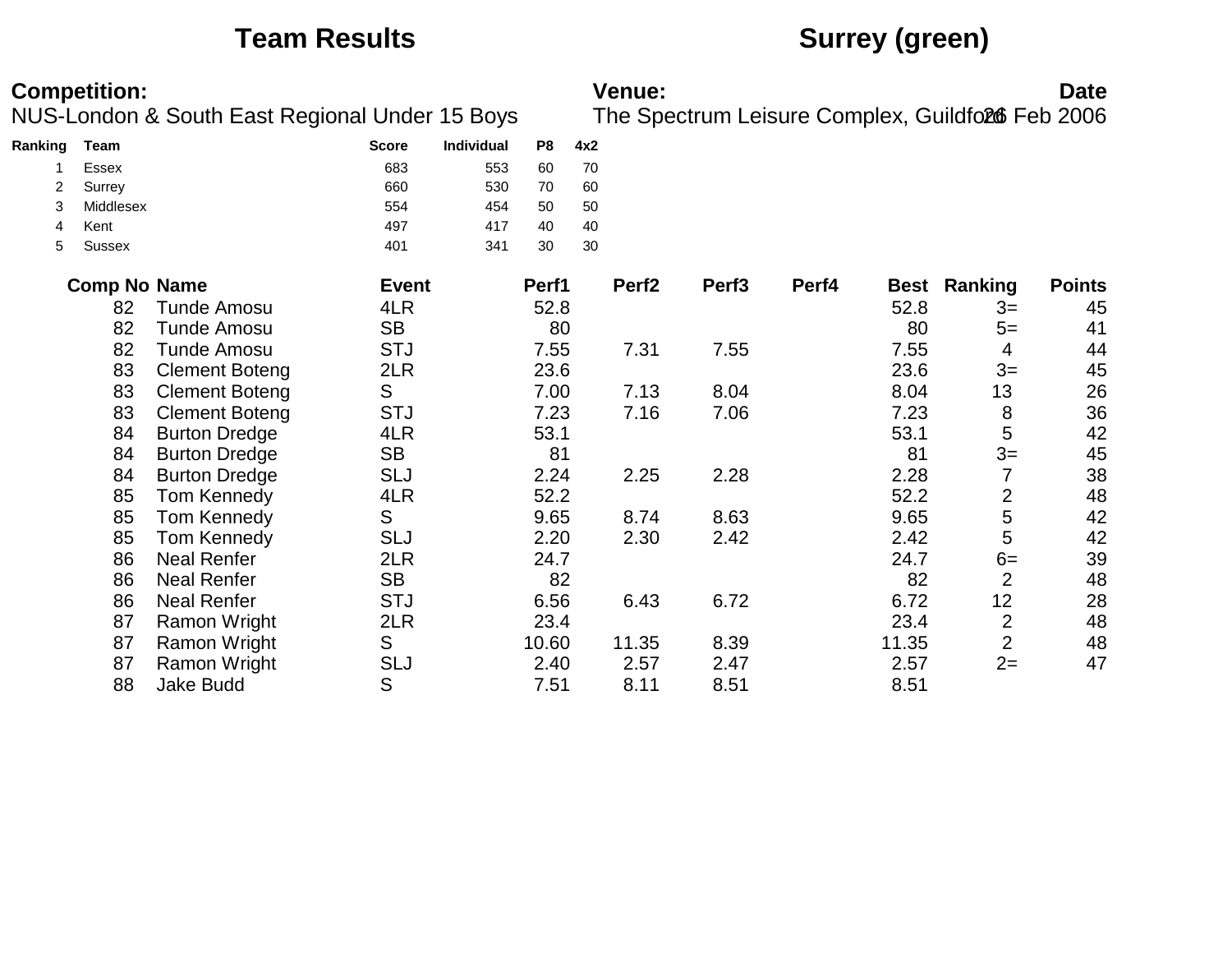## **Team Results Sussex (royal)**

| <b>Competition:</b><br>NUS-London & South East Regional Under 15 Boys |                     |                        |              |            | <b>Venue:</b><br>The Spectrum Leisure Complex, Guildfo26 Feb 2006 |     |                   |                   |       |      | <b>Date</b>         |               |  |
|-----------------------------------------------------------------------|---------------------|------------------------|--------------|------------|-------------------------------------------------------------------|-----|-------------------|-------------------|-------|------|---------------------|---------------|--|
|                                                                       |                     |                        |              |            |                                                                   |     |                   |                   |       |      |                     |               |  |
| Ranking                                                               | Team                |                        | <b>Score</b> | Individual | P <sub>8</sub>                                                    | 4x2 |                   |                   |       |      |                     |               |  |
|                                                                       | Essex               |                        | 683          | 553        | 60                                                                | 70  |                   |                   |       |      |                     |               |  |
| 2                                                                     | Surrey              |                        | 660          | 530        | 70                                                                | 60  |                   |                   |       |      |                     |               |  |
| 3                                                                     | Middlesex           |                        | 554          | 454        | 50                                                                | 50  |                   |                   |       |      |                     |               |  |
| 4                                                                     | Kent                |                        | 497          | 417        | 40                                                                | 40  |                   |                   |       |      |                     |               |  |
| 5                                                                     | <b>Sussex</b>       |                        | 401          | 341        | 30                                                                | 30  |                   |                   |       |      |                     |               |  |
|                                                                       | <b>Comp No Name</b> |                        | <b>Event</b> |            | Perf1                                                             |     | Perf <sub>2</sub> | Perf <sub>3</sub> | Perf4 |      | <b>Best Ranking</b> | <b>Points</b> |  |
|                                                                       | 89                  | <b>Ryan Norcross</b>   | 2LR          |            | 25.1                                                              |     |                   |                   |       | 25.1 | 10                  | 32            |  |
|                                                                       | 89                  | <b>Ryan Norcross</b>   | <b>SB</b>    |            | 81                                                                |     |                   |                   |       | 81   | $3=$                | 45            |  |
|                                                                       | 89                  | <b>Ryan Norcross</b>   | <b>STJ</b>   |            | 6.06                                                              |     | 0.00              | 6.23              |       | 6.23 | 13                  | 26            |  |
|                                                                       | 90                  | <b>Elliott Green</b>   | 4LR          |            | 58.8                                                              |     |                   |                   |       | 58.8 | 14                  | 24            |  |
|                                                                       | 90                  | <b>Elliott Green</b>   | S            |            | 5.74                                                              |     | 5.88              | 0.00              |       | 5.88 | 15                  | 22            |  |
|                                                                       | 90                  | <b>Elliott Green</b>   | <b>SLJ</b>   |            | 2.14                                                              |     | 2.13              | 2.20              |       | 2.20 | 10                  | 32            |  |
|                                                                       | 91                  | <b>Ben Collingwood</b> | 2LR          |            | 26.2                                                              |     |                   |                   |       | 26.2 | 13                  | 26            |  |
|                                                                       | 91                  | <b>Ben Collingwood</b> | <b>SB</b>    |            | 68                                                                |     |                   |                   |       | 68   | 14                  | 24            |  |
|                                                                       | 91                  | <b>Ben Collingwood</b> | <b>STJ</b>   |            | 6.10                                                              |     | 6.20              | 0.00              |       | 6.20 | $14=$               | 23            |  |
|                                                                       | 92                  | <b>Daniel Charlton</b> | 4LR          |            | 59.3                                                              |     |                   |                   |       | 59.3 | 15                  | 22            |  |
|                                                                       | 92                  | <b>Daniel Charlton</b> | S            |            | 8.13                                                              |     | 7.56              | 7.72              |       | 8.13 | 10                  | 32            |  |
|                                                                       | 92                  | <b>Daniel Charlton</b> | <b>SLJ</b>   |            | 2.00                                                              |     | 1.98              | 1.87              |       | 2.00 | 14                  | 24            |  |
|                                                                       | 93                  | <b>Chris Hewitt</b>    | 2LR          |            | 28.4                                                              |     |                   |                   |       | 28.4 | 14                  | 24            |  |
|                                                                       | 93                  | <b>Chris Hewitt</b>    | S            |            | 6.39                                                              |     | 7.15              | 6.85              |       | 7.15 | 14                  | 24            |  |
|                                                                       | 93                  | <b>Chris Hewitt</b>    | <b>STJ</b>   |            | 6.47                                                              |     | 6.61              | 6.78              |       | 6.78 | $10=$               | 31            |  |
|                                                                       | 94                  | James McCarthy         | 4LR          |            | 56.0                                                              |     |                   |                   |       | 56.0 | 12                  | 28            |  |
|                                                                       | 94                  | James McCarthy         | <b>SB</b>    |            | 75                                                                |     |                   |                   |       | 75   | $10=$               | 31            |  |
|                                                                       | 94                  | James McCarthy         | <b>SLJ</b>   |            | 1.92                                                              |     | 1.97              | 0.00              |       | 1.97 | 15                  | 22            |  |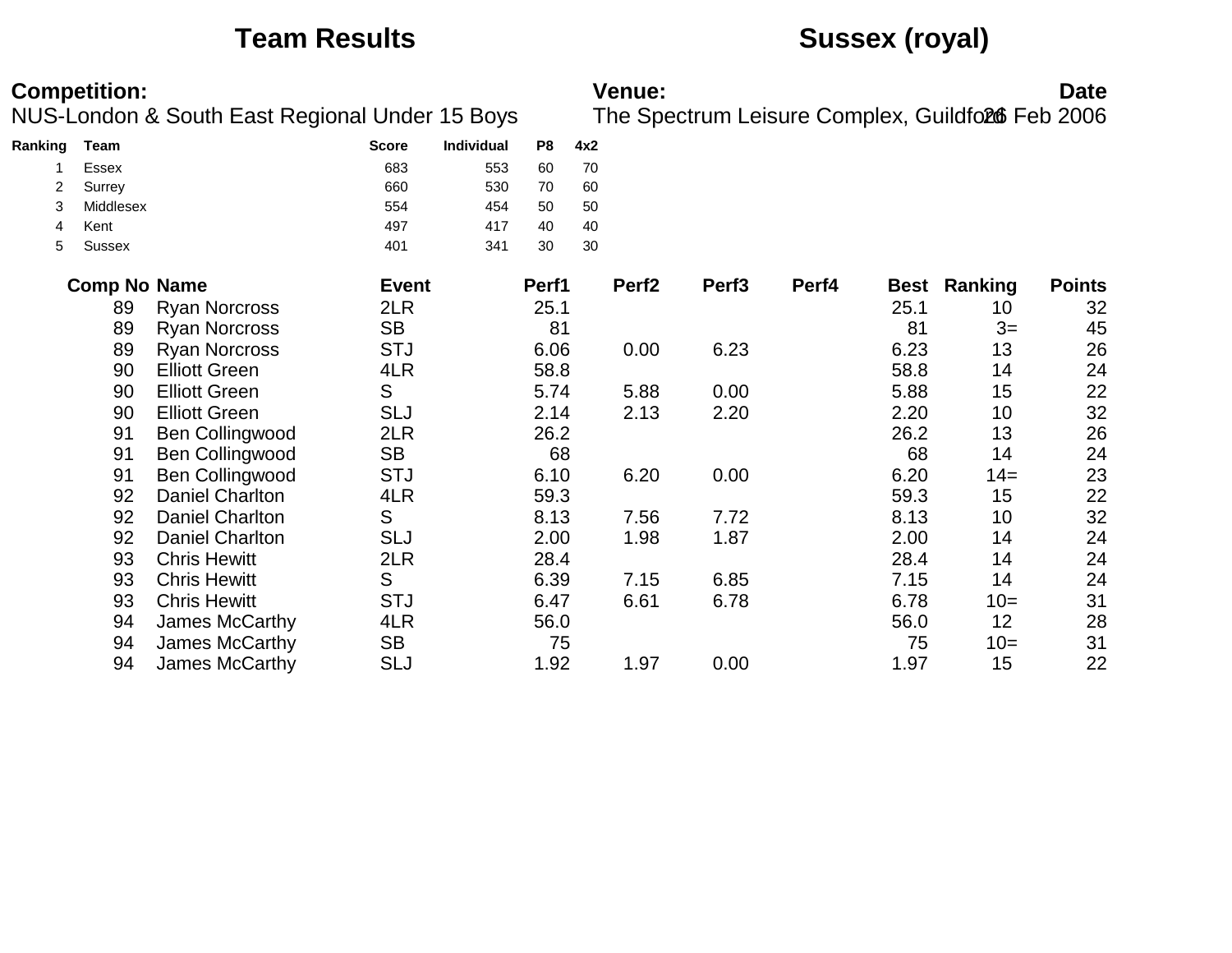### **Results Sheet 2 Lap Race**

# **Competition:**<br>**Date**<br>NUS-London & South East Regional Under 15 Boys The Spectrum Leisure Complex, Guildfoll Feb 2006

| <b>Ranking Team</b> |              | <b>Colour</b> |    | <b>BibNo Name</b>    | <b>Best</b> | <b>Points</b> |
|---------------------|--------------|---------------|----|----------------------|-------------|---------------|
|                     | Essex        | orange        | 61 | James Mclean         | 23.3        | 50            |
| 2                   | Surrey       | green         |    | 87 Ramon Wright      | 23.4        | 48            |
| $3=$                | Essex        | orange        |    | 62 Emmanuel Okpokiri | 23.6        | 45            |
|                     | $3 =$ Surrey | green         |    | 83 Clement Boteng    | 23.6        | 45            |
| 5                   | Middlesex    | red           |    | 79 Olunaseyi Oyewobi | 24.2        | 42            |
| $6=$                | Middlesex    | red           |    | 78 Asher Harris      | 24.7        | 39            |
| 6=                  | Surrey       | green         |    | 86 Neal Renfer       | 24.7        | 39            |
| 8=                  | Kent         | navy          |    | 69 Jack Gilman       | 24.9        | 35            |
| $8=$                | Middlesex    | red           |    | 77 Curtly Mejies     | 24.9        | 35            |
| 10                  | Sussex       | royal         |    | 89 Ryan Norcross     | 25.1        | 32            |
| 11                  | Essex        | orange        |    | 63 Anthony Davis     | 25.3        | 30            |
| 12                  | Kent         | navy          |    | 73 Jack Fox          | 25.5        | 28            |
| 13                  | Sussex       | royal         |    | 91 Ben Collingwood   | 26.2        | 26            |
| 14                  | Sussex       | royal         |    | 93 Chris Hewitt      | 28.4        | 24            |
| 15                  | Kent         | navy          |    | 71 Jamey Elliott     | 28.5        | 22            |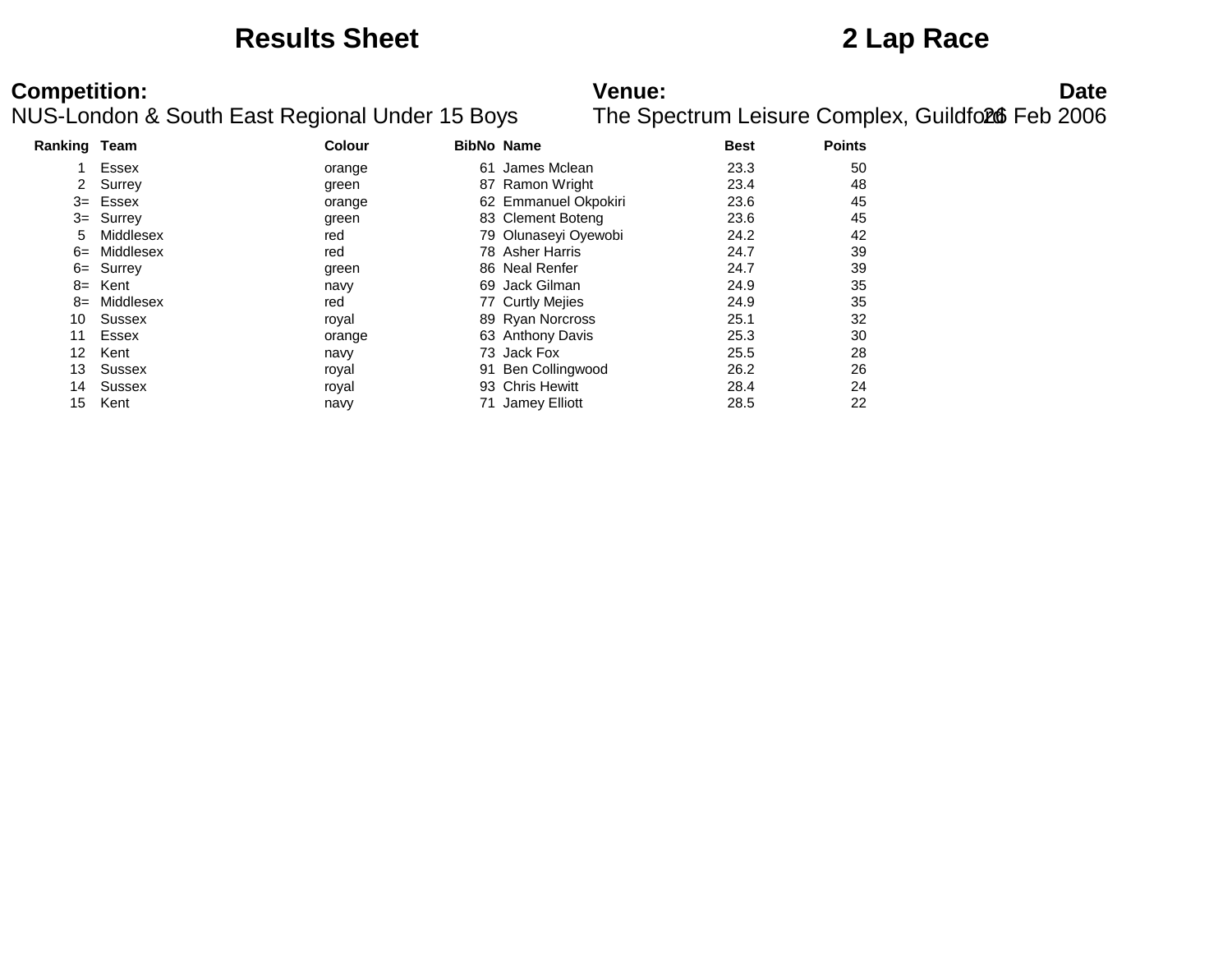### **Results Sheet 4 Lap Race**

# **Competition:**<br>**Date**<br>NUS-London & South East Regional Under 15 Boys The Spectrum Leisure Complex, Guildfoll Feb 2006

| <b>Ranking Team</b> |               | <b>Colour</b> | <b>BibNo Name</b>         | <b>Best</b> | <b>Points</b> |
|---------------------|---------------|---------------|---------------------------|-------------|---------------|
|                     | Essex         | orange        | 64 Kevin Brown            | 51.4        | 50            |
| 2                   | Surrey        | green         | 85 Tom Kennedy            | 52.2        | 48            |
| $3=$                | Kent          | navy          | 68 Favorite Frizell       | 52.8        | 45            |
|                     | $3 =$ Surrey  | green         | 82 Tunde Amosu            | 52.8        | 45            |
| 5                   | Surrey        | green         | 84 Burton Dredge          | 53.1        | 42            |
| 6                   | Essex         | orange        | 65 John Luna              | 54.0        | 40            |
|                     | Middlesex     | red           | 76 Aaron Small            | 54.7        | 38            |
| 8                   | Essex         | orange        | 66 David Manford          | 55.0        | 36            |
| 9                   | Middlesex     | red           | 80 Ryan Martin            | 55.1        | 34            |
| 10                  | Kent          | navy          | 72 Callum Barling-Jeffery | 55.2        | 32            |
| 11                  | Middlesex     | red           | 75 Duayne Boachie         | 55.3        | 30            |
| 12                  | Sussex        | royal         | 94 James McCarthy         | 56.0        | 28            |
| 13                  | Kent          | navy          | 70 James Cotterill        | 57.5        | 26            |
| 14                  | Sussex        | royal         | 90 Elliott Green          | 58.8        | 24            |
| 15                  | <b>Sussex</b> | roval         | 92 Daniel Charlton        | 59.3        | 22            |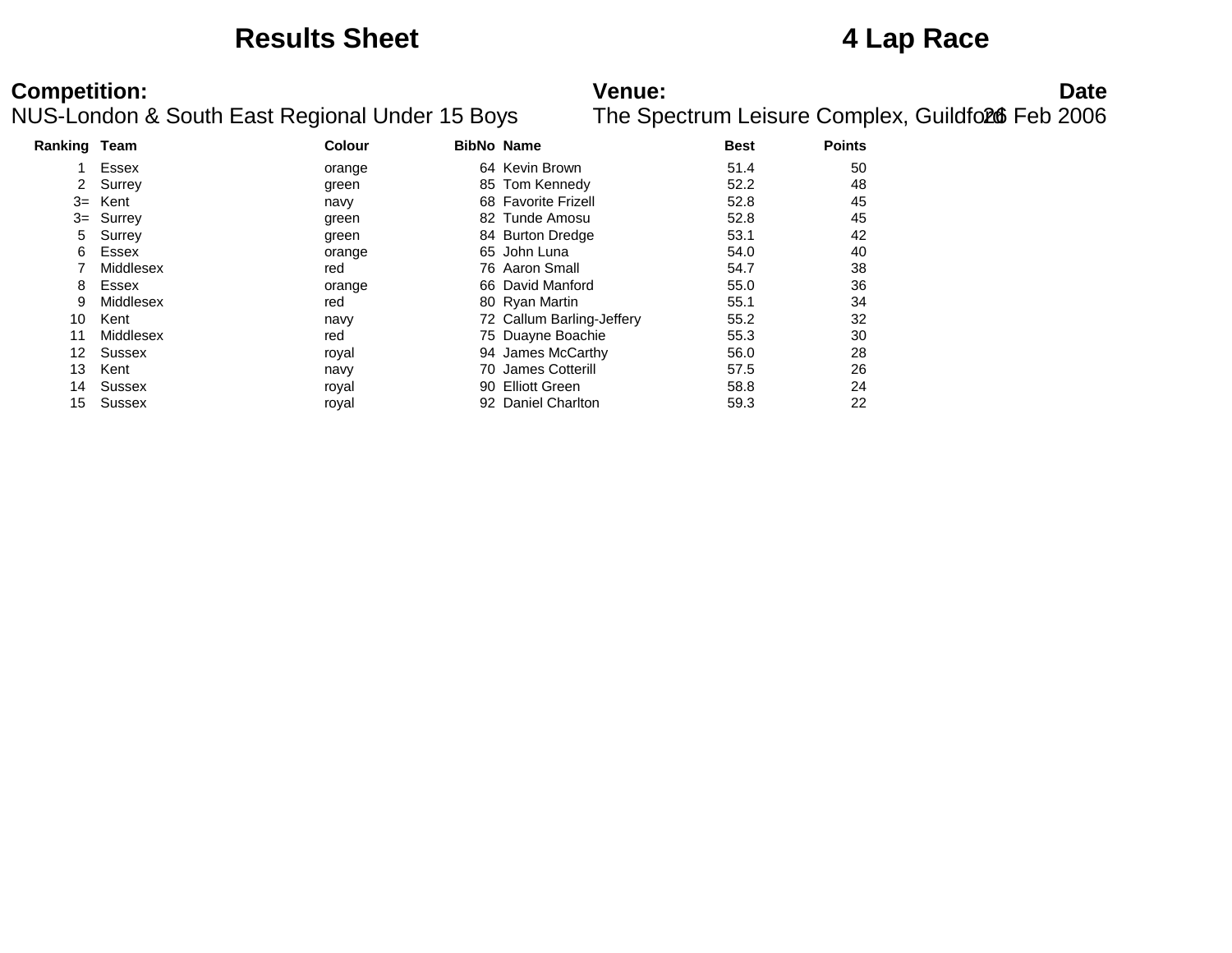### **Event Official Results Sheet 8 Lap Paarlauf**

# **Competition:**<br>**Date**<br>NUS-London & South East Regional Under 15 Boys The Spectrum Leisure Complex, Guildfoll Feb 2006

| Ranking Code Team |    |           | Colour | Heat   | Final | <b>Performance</b> | <b>Points</b> |
|-------------------|----|-----------|--------|--------|-------|--------------------|---------------|
|                   | 04 | Surrey    | green  | 1:51.1 | 0.0   | 1:51.1             | 70            |
|                   | 01 | Essex     | orange | 1:54.5 | 0.0   | 1:54.5             | 60            |
|                   | 03 | Middlesex | red    | 1:54.9 | 0.0   | 1:54.9             | 50            |
| Δ                 | 02 | Kent      | navv   | 1:57.7 | 0.0   | 1:57.7             | 40            |
| 5                 | 05 | Sussex    | royal  | 2:07.9 | 0.0   | 2:07.9             | 30            |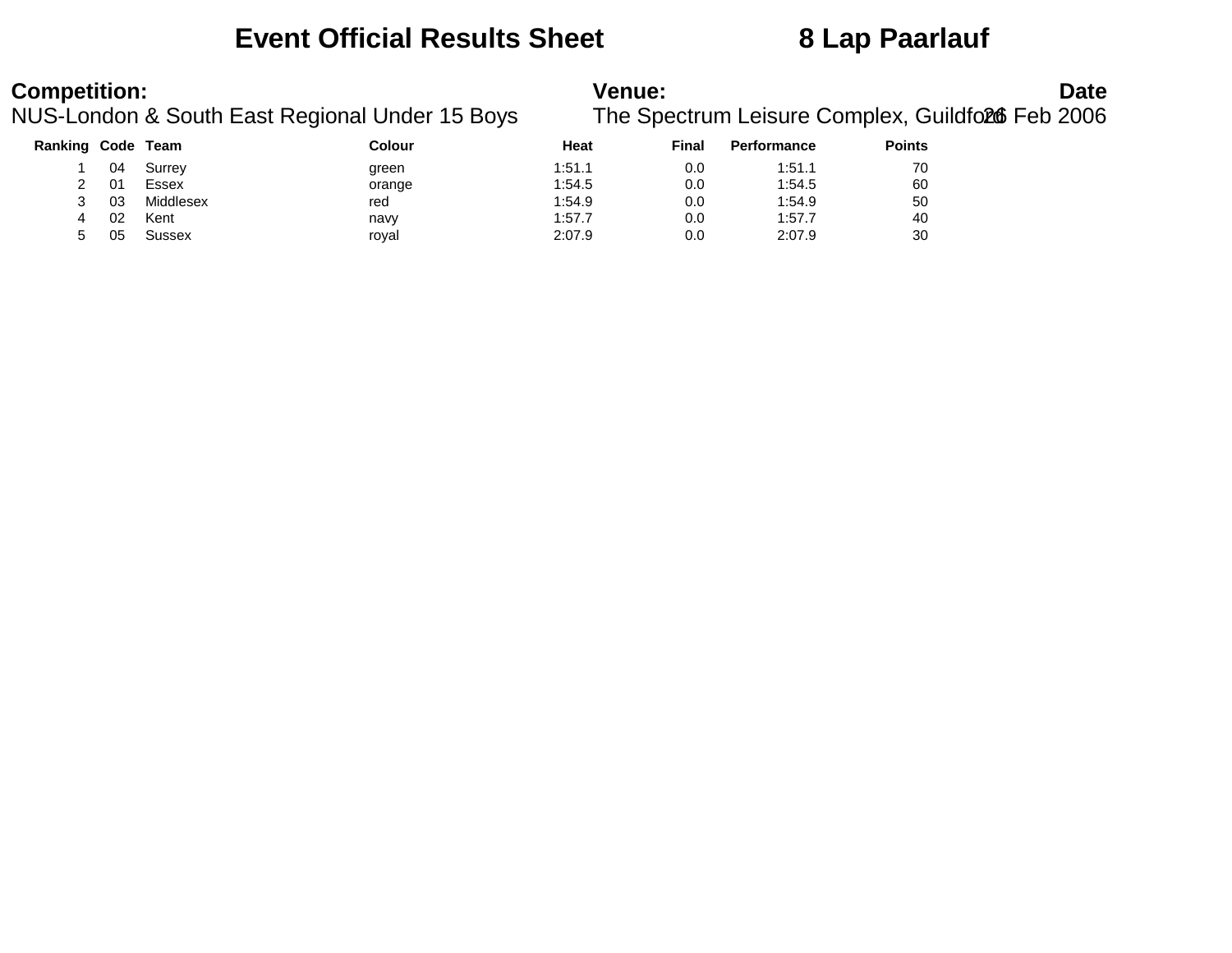### **Event Official Results Sheet 4 x 2 Lap Relay**

# **Competition:**<br>**Date**<br>NUS-London & South East Regional Under 15 Boys The Spectrum Leisure Complex, Guildfoll Feb 2006

| Ranking Code Team |    |           | Colour | Heat   | Final | <b>Performance</b> | <b>Points</b> |
|-------------------|----|-----------|--------|--------|-------|--------------------|---------------|
|                   | 01 | Essex     | orange | 1:35.3 | 0.0   | 1:35.3             | 70            |
|                   | 04 | Surrey    | green  | 1:35.6 | 0.0   | 1:35.6             | 60            |
|                   | 03 | Middlesex | red    | 1:38.7 | 0.0   | 1:38.7             | 50            |
|                   | 02 | Kent      | navy   | 1:39.9 | 0.0   | 1:39.9             | 40            |
| 5                 | 05 | Sussex    | royal  | 1:45.0 | 0.0   | 1:45.0             | 30            |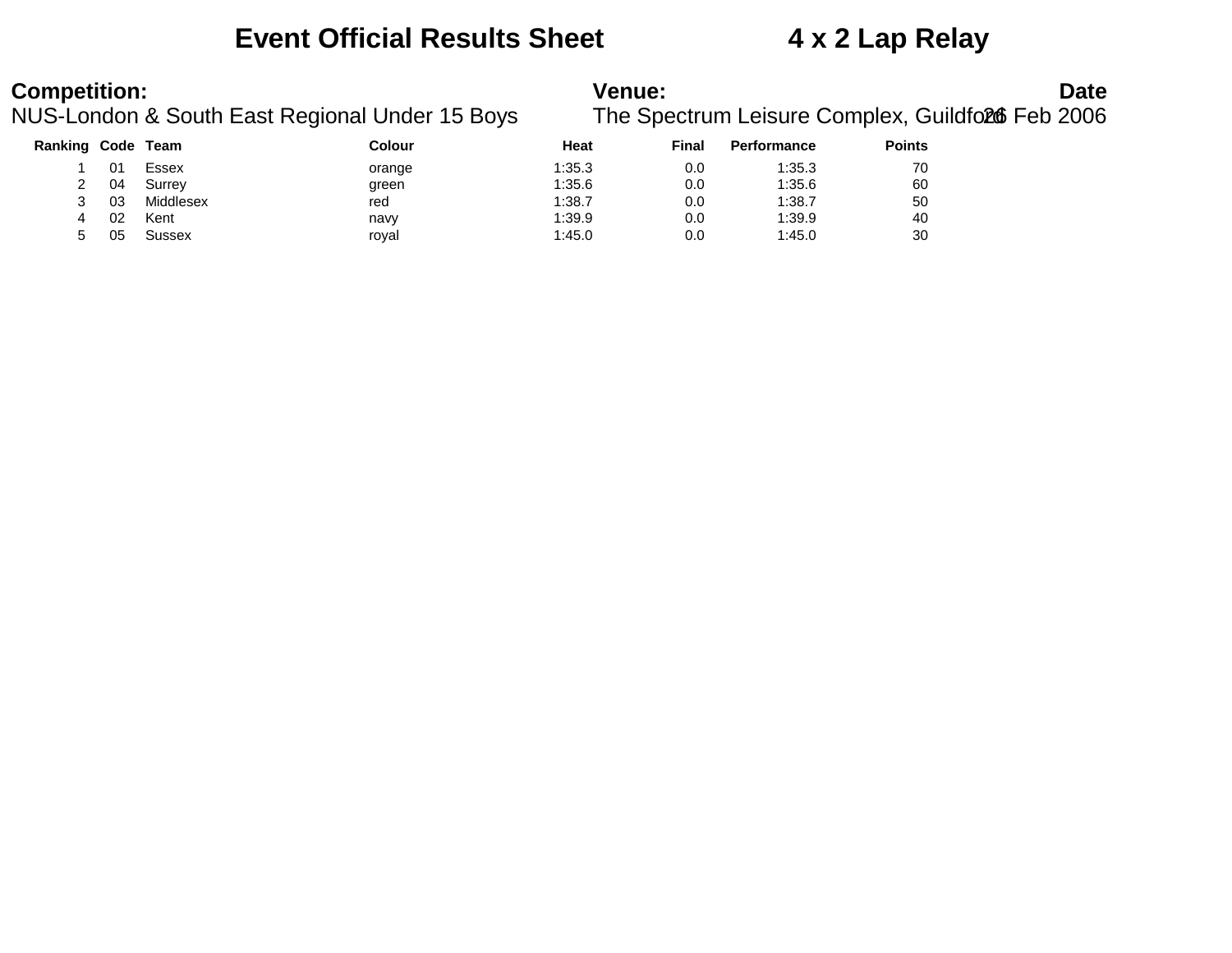### **Results Sheet Shot**

# **Competition:**<br>**Date**<br>NUS-London & South East Regional Under 15 Boys The Spectrum Leisure Complex, Guildfoll Feb 2006

| Ranking Team |               | <b>Colour</b> | <b>BibNo Name</b> |                           | <b>Best</b> | <b>Points</b> |
|--------------|---------------|---------------|-------------------|---------------------------|-------------|---------------|
|              | Middlesex     | red           |                   | 78 Asher Harris           | 11.74       | 50            |
| 2            | Surrey        | green         |                   | 87 Ramon Wright           | 11.35       | 48            |
| 3            | Essex         | orange        |                   | 62 Emmanuel Okpokiri      | 11.08       | 46            |
| 4            | Essex         | orange        | 61                | James Mclean              | 9.84        | 44            |
| 5            | Surrey        | green         |                   | 85 Tom Kennedy            | 9.65        | 42            |
| 6            | Essex         | orange        |                   | 66 David Manford          | 9.44        | 40            |
|              | Kent          | navy          | 71                | Jamey Elliott             | 9.33        | 38            |
| 8            | Middlesex     | red           |                   | 76 Aaron Small            | 9.26        | 36            |
| 9            | Middlesex     | red           |                   | 80 Ryan Martin            | 8.78        | 34            |
| 10           | <b>Sussex</b> | royal         |                   | 92 Daniel Charlton        | 8.13        | 32            |
| 11           | Kent          | navy          |                   | 72 Callum Barling-Jeffery | 8.10        | 30            |
| 12           | Kent          | navy          |                   | 73 Jack Fox               | 8.05        | 28            |
| 13           | Surrey        | green         |                   | 83 Clement Boteng         | 8.04        | 26            |
| 14           | <b>Sussex</b> | royal         | 93                | <b>Chris Hewitt</b>       | 7.15        | 24            |
| 15           | Sussex        | royal         | 90                | <b>Elliott Green</b>      | 5.88        | 22            |
|              | Surrey        | green         |                   | 88 Jake Budd              | 8.51        | 0             |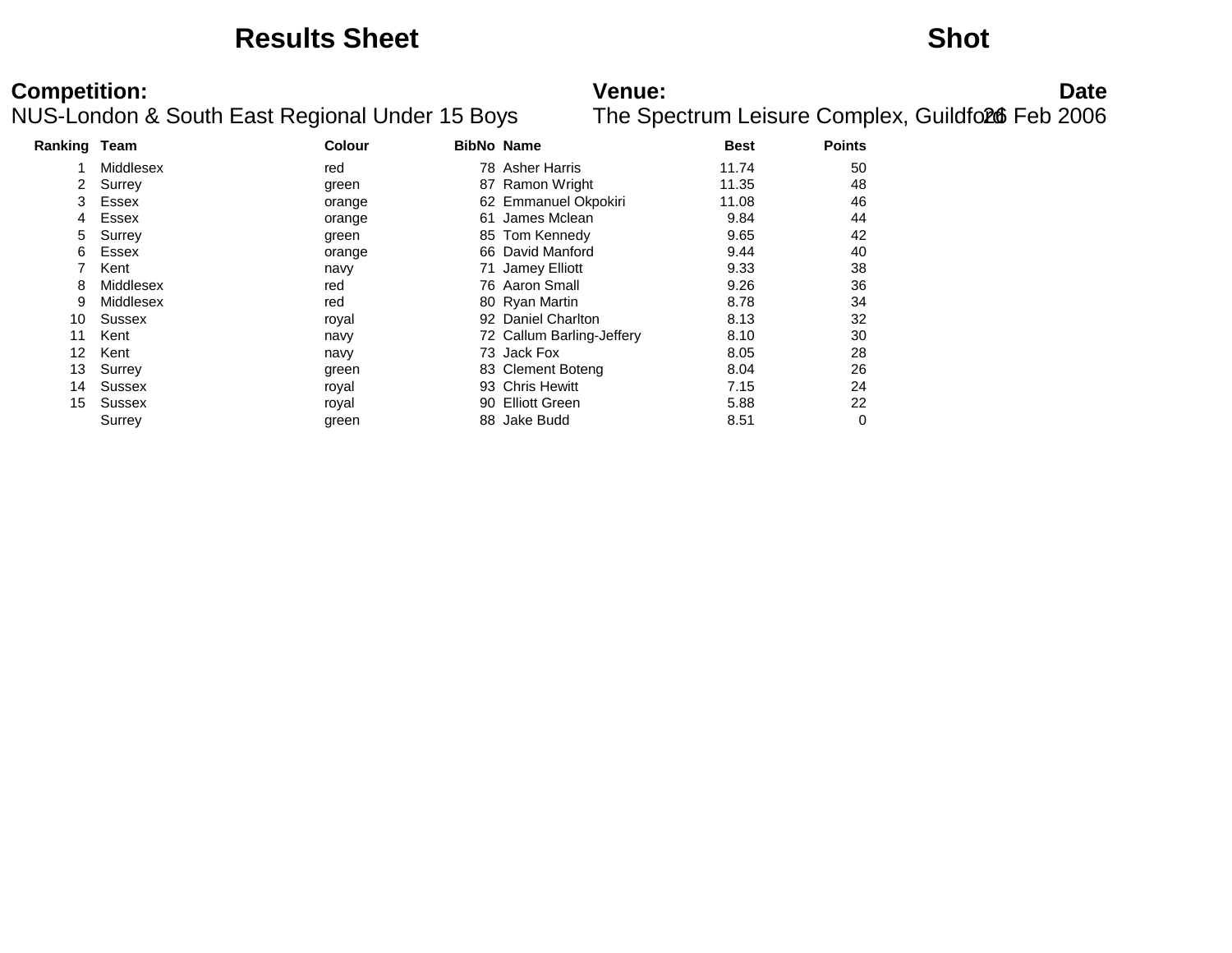### **Results Sheet Speed Bounce**

# **Competition:**<br>**Date**<br>NUS-London & South East Regional Under 15 Boys The Spectrum Leisure Complex, Guildfoll Feb 2006

| Ranking Team |               | <b>Colour</b> |    | <b>BibNo Name</b>    | Total | <b>Points</b> |
|--------------|---------------|---------------|----|----------------------|-------|---------------|
|              | Essex         | orange        |    | 64 Kevin Brown       | 85    | 50            |
| 2            | Surrey        | green         |    | 86 Neal Renfer       | 82    | 48            |
|              | $3 =$ Surrey  | green         |    | 84 Burton Dredge     | 81    | 45            |
|              | $3 =$ Sussex  | royal         |    | 89 Ryan Norcross     | 81    | 45            |
|              | $5 =$ Essex   | orange        |    | 63 Anthony Davis     | 80    | 41            |
|              | 5= Surrey     | green         |    | 82 Tunde Amosu       | 80    | 41            |
| $7 =$        | Kent          | navy          | 69 | Jack Gilman          | 79    | 37            |
| $7 =$        | Kent          | navy          |    | 70 James Cotterill   | 79    | 37            |
| 9            | Middlesex     | red           |    | 79 Olunaseyi Oyewobi | 77    | 34            |
| $10 =$       | Middlesex     | red           |    | 75 Duayne Boachie    | 75    | 31            |
|              | $10 =$ Sussex | royal         |    | 94 James McCarthy    | 75    | 31            |
|              | $12=$ Kent    | navy          |    | 68 Favorite Frizell  | 74    | 27            |
| $12 =$       | Middlesex     | red           |    | 77 Curtly Mejies     | 74    | 27            |
| 14           | Sussex        | royal         | 91 | Ben Collingwood      | 68    | 24            |
| 15           | Essex         | orange        | 65 | John Luna            | 63    | 22            |
|              | Middlesex     | red           |    | 81 Michael Onwiudi   | 64    | 0             |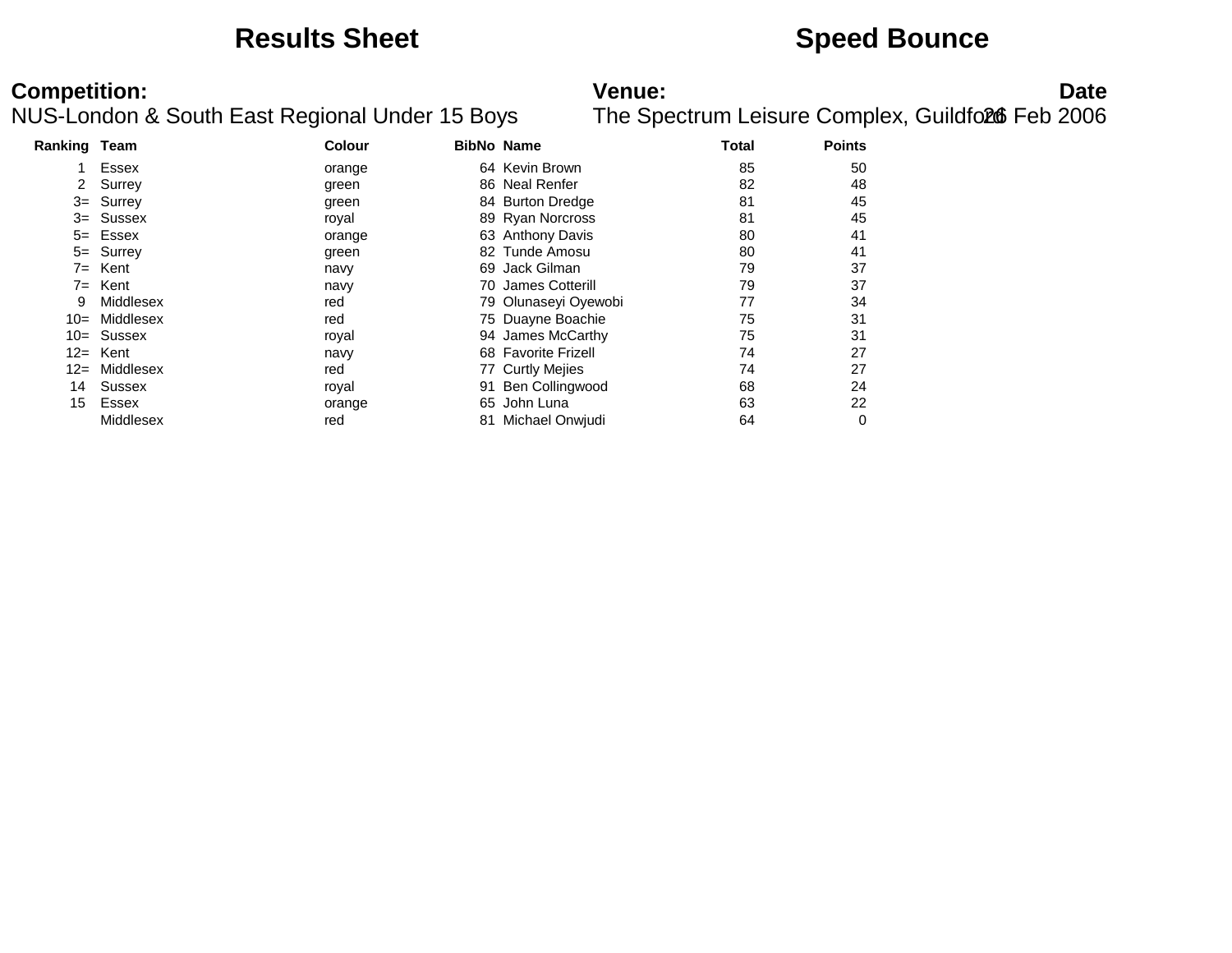### **Results Sheet Standing Long Jump**

### **Competition:**<br>**Date**<br>NUS-London & South East Regional Under 15 Boys The Spectrum Leisure Complex, Guildfoll Feb 2006 The Spectrum Leisure Complex, Guildford Feb 2006

| Ranking Team |               | Colour | <b>BibNo Name</b> |                           | <b>Best</b> | <b>Points</b> |
|--------------|---------------|--------|-------------------|---------------------------|-------------|---------------|
|              | Essex         | orange |                   | 66 David Manford          | 2.62        | 50            |
|              | $2=$ Kent     | navy   |                   | 69 Jack Gilman            | 2.57        | 47            |
| $2 =$        | Surrey        | green  | 87                | Ramon Wright              | 2.57        | 47            |
| 4            | Essex         | orange |                   | 64 Kevin Brown            | 2.50        | 44            |
| 5            | Surrey        | green  |                   | 85 Tom Kennedy            | 2.42        | 42            |
| 6            | Middlesex     | red    |                   | 77 Curtly Mejies          | 2.36        | 40            |
|              | Surrey        | green  |                   | 84 Burton Dredge          | 2.28        | 38            |
|              | 8= Essex      | orange |                   | 65 John Luna              | 2.22        | 35            |
| $8=$         | Middlesex     | red    |                   | 78 Asher Harris           | 2.22        | 35            |
| 10           | Sussex        | royal  |                   | 90 Elliott Green          | 2.20        | 32            |
| 11           | Kent          | navy   |                   | 68 Favorite Frizell       | 2.16        | 30            |
|              | $12=$ Kent    | navy   |                   | 72 Callum Barling-Jeffery | 2.10        | 27            |
| $12 =$       | Middlesex     | red    |                   | 80 Ryan Martin            | 2.10        | 27            |
| 14           | Sussex        | royal  |                   | 92 Daniel Charlton        | 2.00        | 24            |
| 15           | <b>Sussex</b> | roval  |                   | 94 James McCarthy         | 1.97        | 22            |